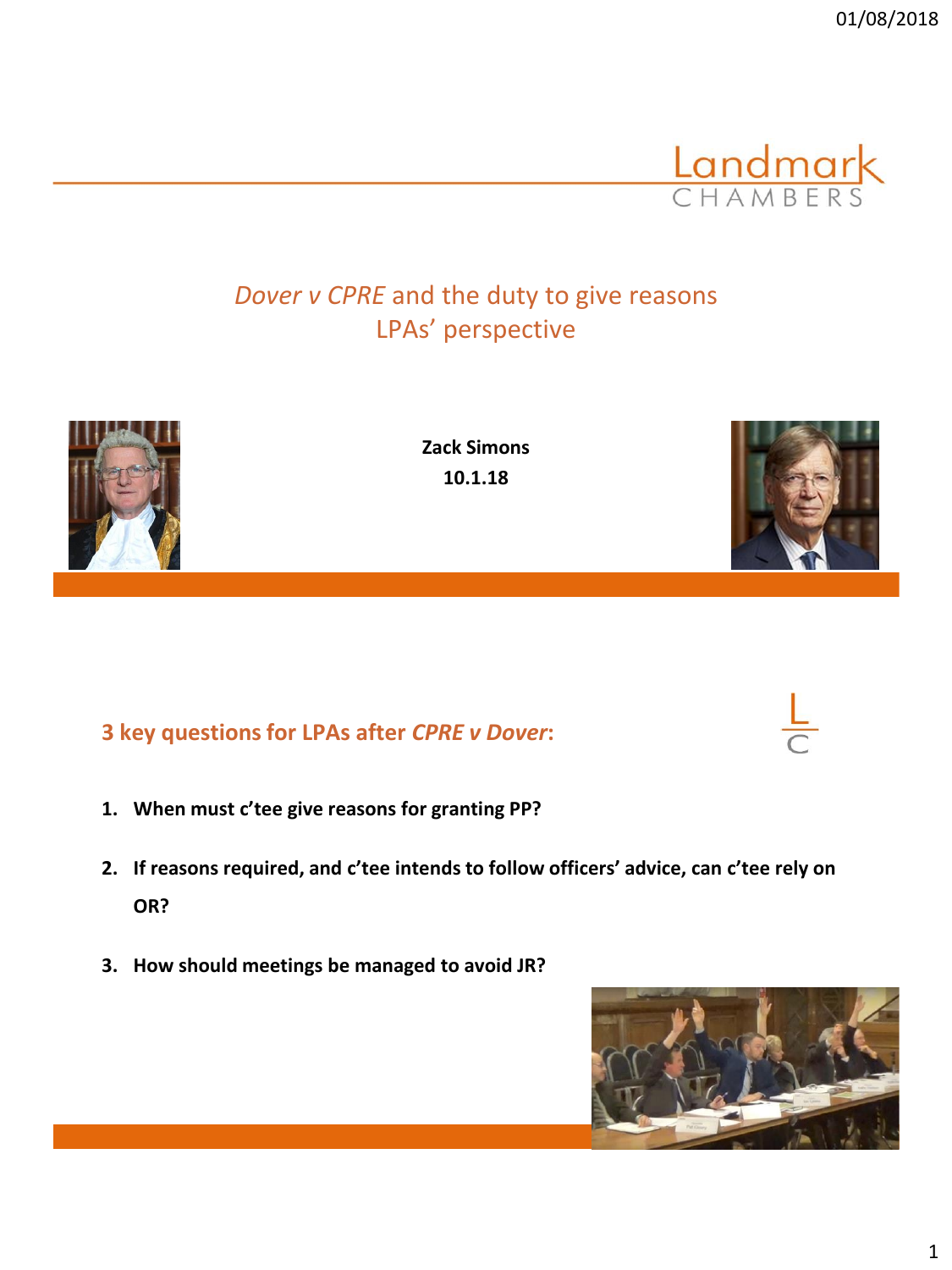#### **Question 1**

## **When must LPA give reasons for granting planning permission?**

#### **What did we already know?**

- Reasons required for:
	- o **Refusals**: Town and Country Planning (Development Management Procedure) (England) Order 2015, art 35(1)(b).
	- o **EIA cases**: Town and Country Planning (Environmental Impact Assessment) Regulations 2017, reg 30(1)(d)(ii).
	- o **Delegated officer decisions**: Openness of Local Government Bodies Regulations 2014, reg 7 (see *R. (Shasha) v Westminster City Council* [2017] P.T.S.R. 306).
- No longer statutory duty to give summary of reasons for granting permission.
- If granting following OR, then reasons are in the OR. *Aren't they?*........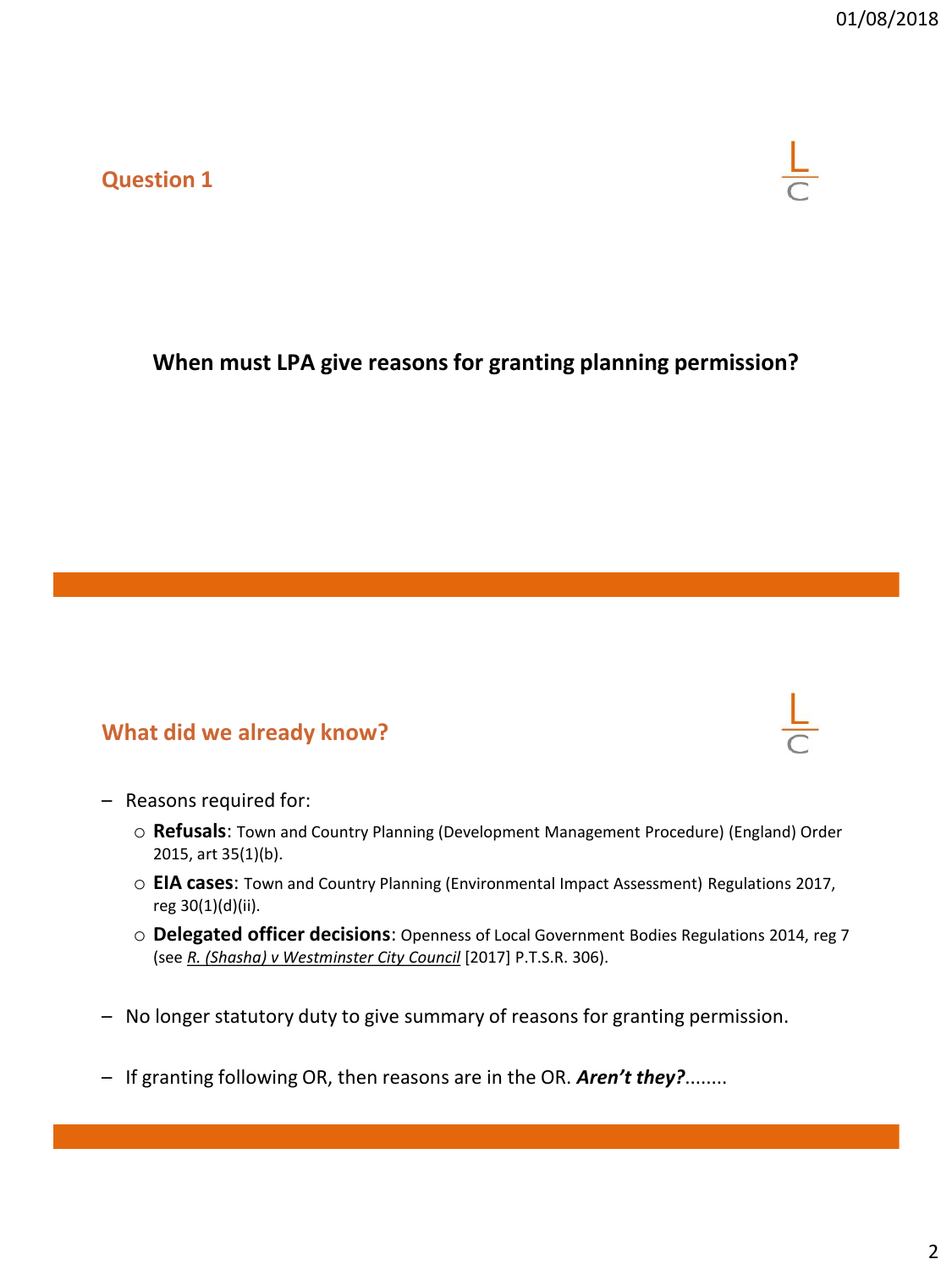#### **Dover upsets the apple cart (1)**



– There is now a further category of case which requires reasons – see *Dover* at 59:

"cases where, as in *[Oakley](https://login.westlaw.co.uk/maf/wluk/app/document?src=doc&linktype=ref&context=225&crumb-action=replace&docguid=I6C81F8D0F37111E6A692A27F6CA17C30)* and the present case, permission has been granted in the face of substantial public opposition and against the advice of officers, for projects which involve major departures from the development plan, or from other policies of recognised importance (such as the "specific policies" identified in the NPPF [at fn9])"

– So we're concerned with grants of planning permission which are…



#### **Dover upsets the apple cart (2)**

- 1. Against substantial public opposition "*and*"
- 2. Against officer's advice (*and?*)
- 3. Major departure(s) from the development plan "*or*"
- 4. Departure(s) (*only "major" ones?*) from other policies of recognised importance (such as fn9 NPPF).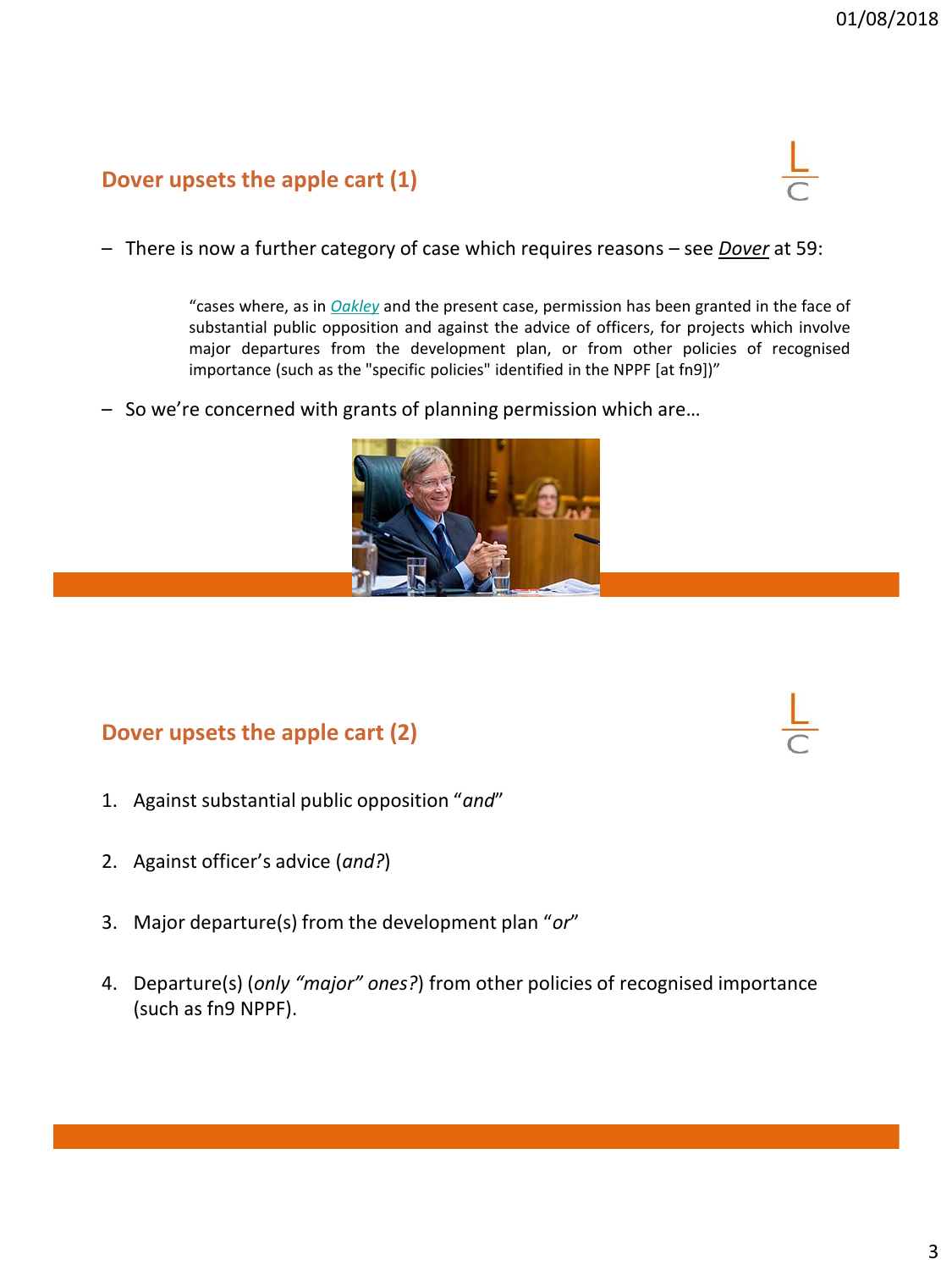## **What about** *Oakley***? (1)**

- ̶ CCFC applied for permission to erect 3,000 seat stadium on historic waste tip south of Cambridge in Sawston, within GB.
- ̶ LPA's OR recommended refusal, citing:
	- o Inappropriate development.
	- o Additional harm re landscape and lack of sustainable access.
	- o No VSCs.
		- ‒ LPA's committee granted permission against OR's advice.



‒ No reasons given in minutes or otherwise. Resolution noted departure from dev plan. **NB** contemporaneous notes of c'tee meeting did not disclose reasoning.



## **What about** *Oakley***? (2)**

- ̶ Elias LJ "strongly attracted" to submission that reasons required wherever basis for decision cannot otherwise be understood.
- ̶ But upholds appeal on "narrower" argument, i.e. reasons required because (i) disagreement with OR, (ii) PP inconsistent with Local Plan and (iii) involves development in the GB.
- ̶ Duty imposed to protect interests of local people in their local environment. And to enable them to determine whether decisions lawfully made.
- ̶ An aspect of the "duty of fairness". Requiring decisions to be "transparent" and (surprisingly?) relies on Aarhus convention.

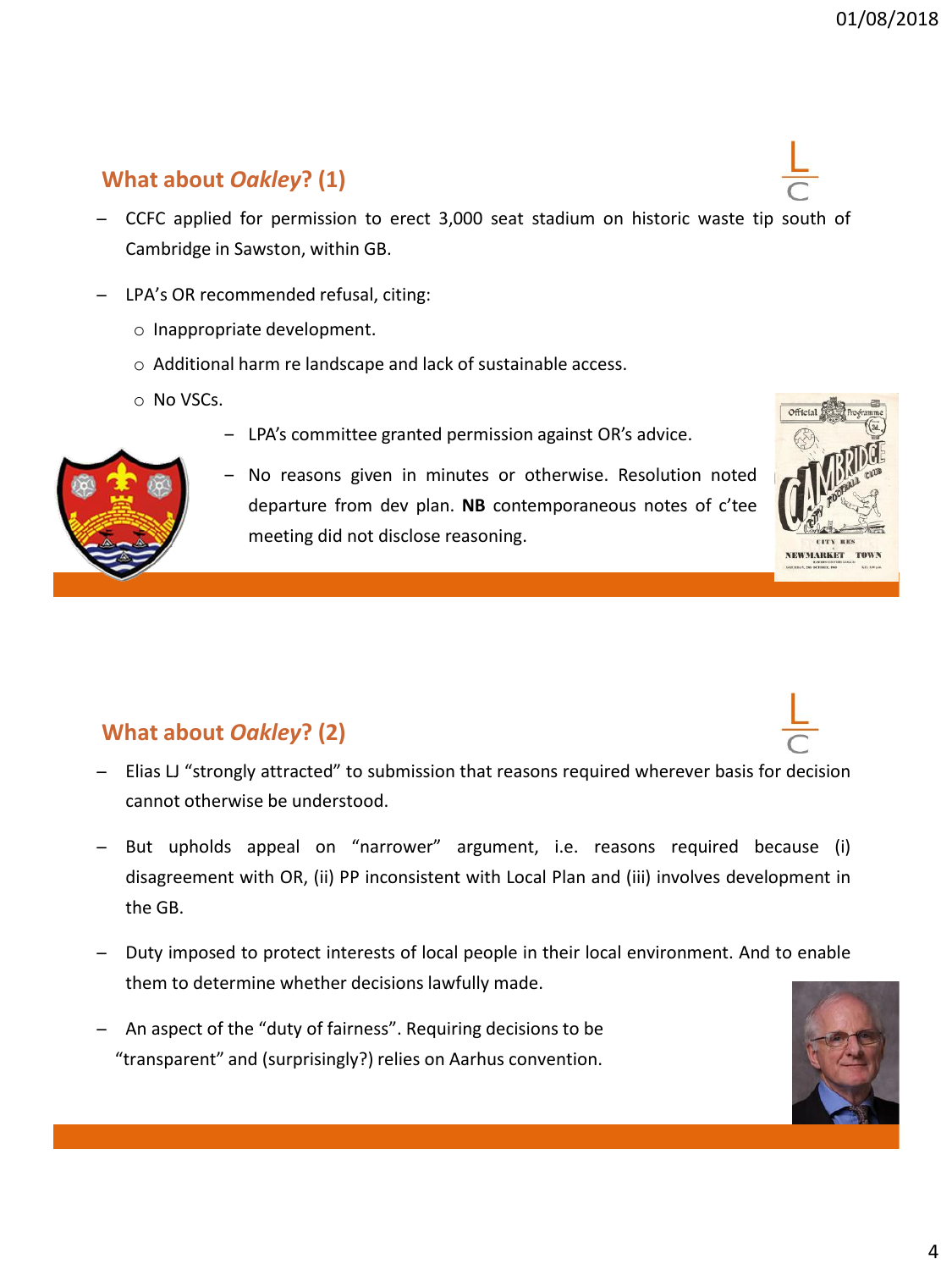## **What about** *Oakley***? (3)**

- ̶ In *Dover* at para 57*,* Carnwath identified "**special circumstances**" of *Oakley* which gave rise to need for reasons as:
	- 1) widespread public controversy,
	- 2) departure from development plan and Green Belt policies, and
	- 3) members' disagreement with the officers' recommendation.
- ̶ *Dover* said to have the same features (AONB = Green Belt).

#### **Questions on the** *Dover* **para 59 tests**

- *1. Substantial public opposition "and"*
- *2. Against officer's advice (and?)*
- *3. Major departure(s) from the development plan "or"*
- *4. Departure(s) (only "major" ones?) from other policies of recognised importance (such as fn9 NPPF).*
- **Cumulative** or **alternative** or bits of both? E.g. is public opposition enough?
- When are reasons required even when following OR?
- What does "major" mean? Ditto "recognised importance"?



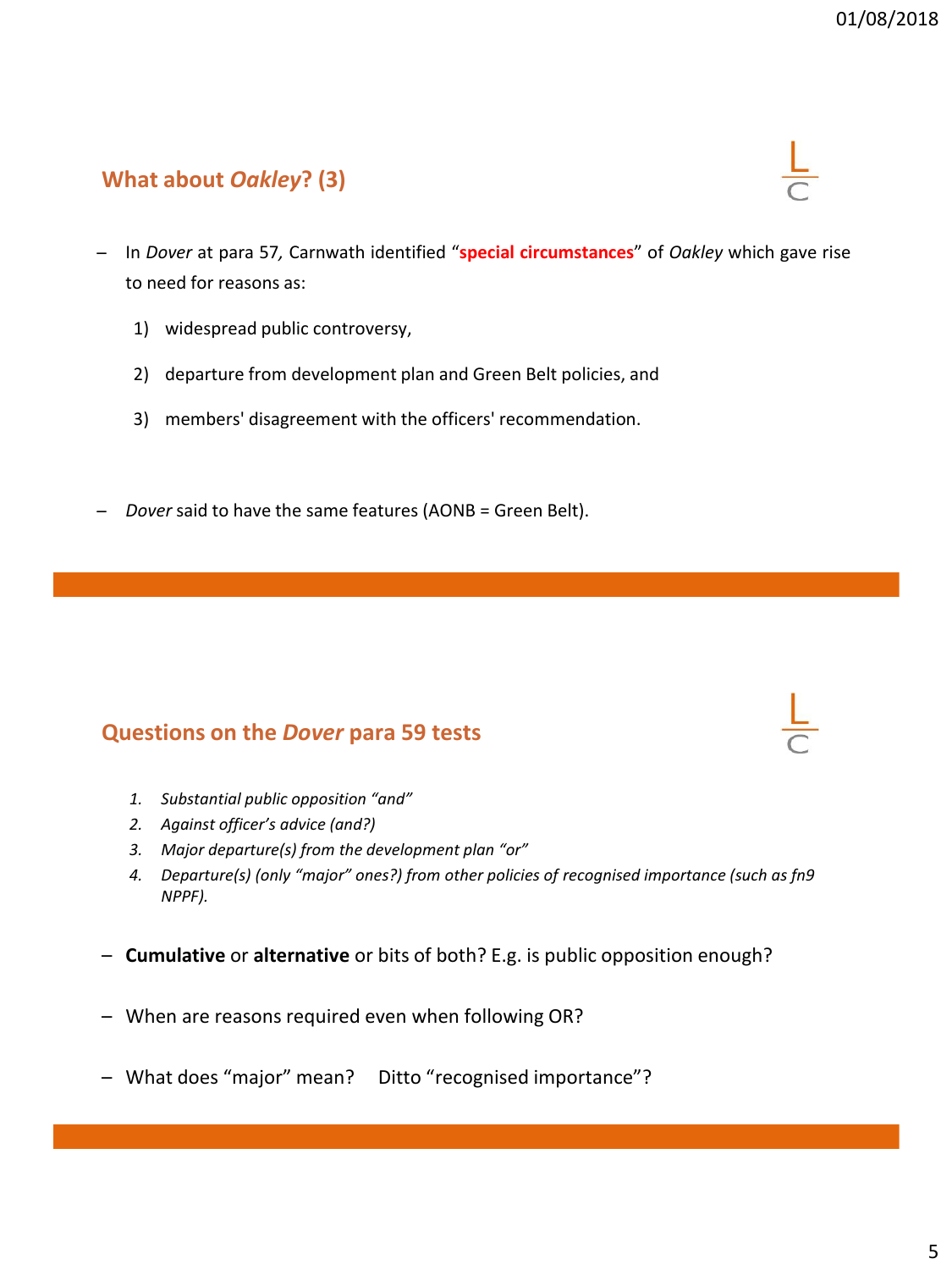**Question 2**



# **When following officers' advice, can a planning committee rely on the reasons in the Officer's report OR?**

#### **Members "assumed" to follow OR**

̶ For many years, courts happy to assume that – when members follow officer's advice – they do so for reasons in OR: *Palmer v Herefordshire Council* [2016] EWCA Civ 1061, *R. v Mendip DC Ex p. Fabre* (2000) 80 P. & C.R. 500.

#### **BUT**

- ̶ *Dover* suggests duty to give further reasons could arise even when c'tee follows OR.
- ̶ And distinction between Courts' approach to ORs when (a) advising c'tee, and (b) containing reasons for a decision: *R (Rogers) v Wycombe District Council* [2017] EWHC 3317 (Admin).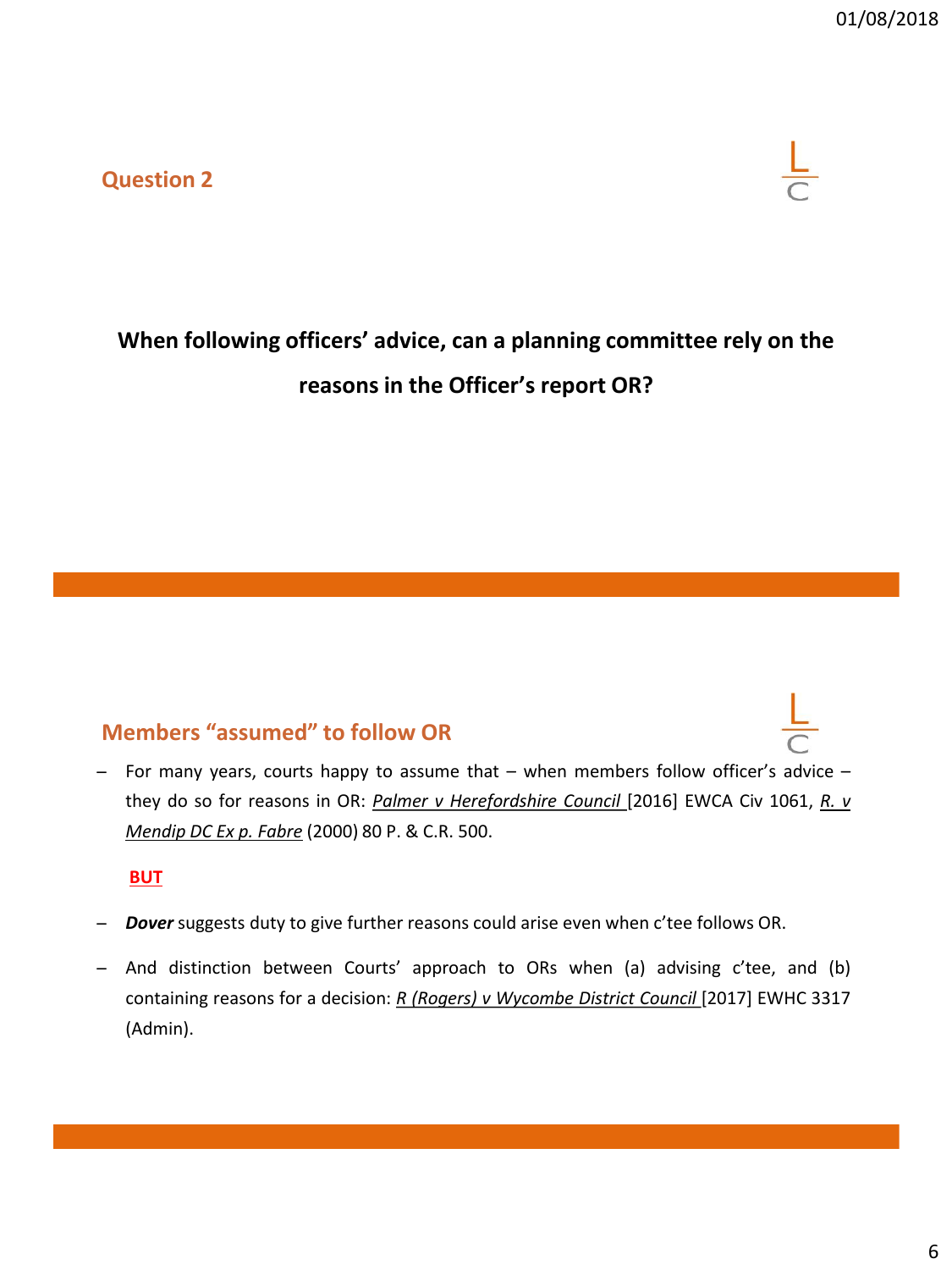## **2 approaches to the same OR?**



- Whether an OR is sufficient depends on what you're asking it to do.
- ̶ An OR simply advising c'tee is valid unless c'tee is "**materially misled in a significant or serious way**": *Mansell v Tonbridge and Malling BC* [2017] EWCA Civ 1314 at 42, relying on *R. v Selby District Council, ex parte Oxton Farms* [1997] E.G.C.S. 60

## **A low bar**

̶ An OR which sets out reasons for granting permission is valid unless there is "**genuine room for doubt on what has been decided and why**": *Clarke Homes Ltd v Secretary of State for the Environment* (1993) 66 P & CR 263 and *South Buckinghamshire District Council v Porter* (No 2) [2004] 1 WLR 1953.

**A higher bar**

## **Question 3**

### **How should meetings be managed to avoid JR?**